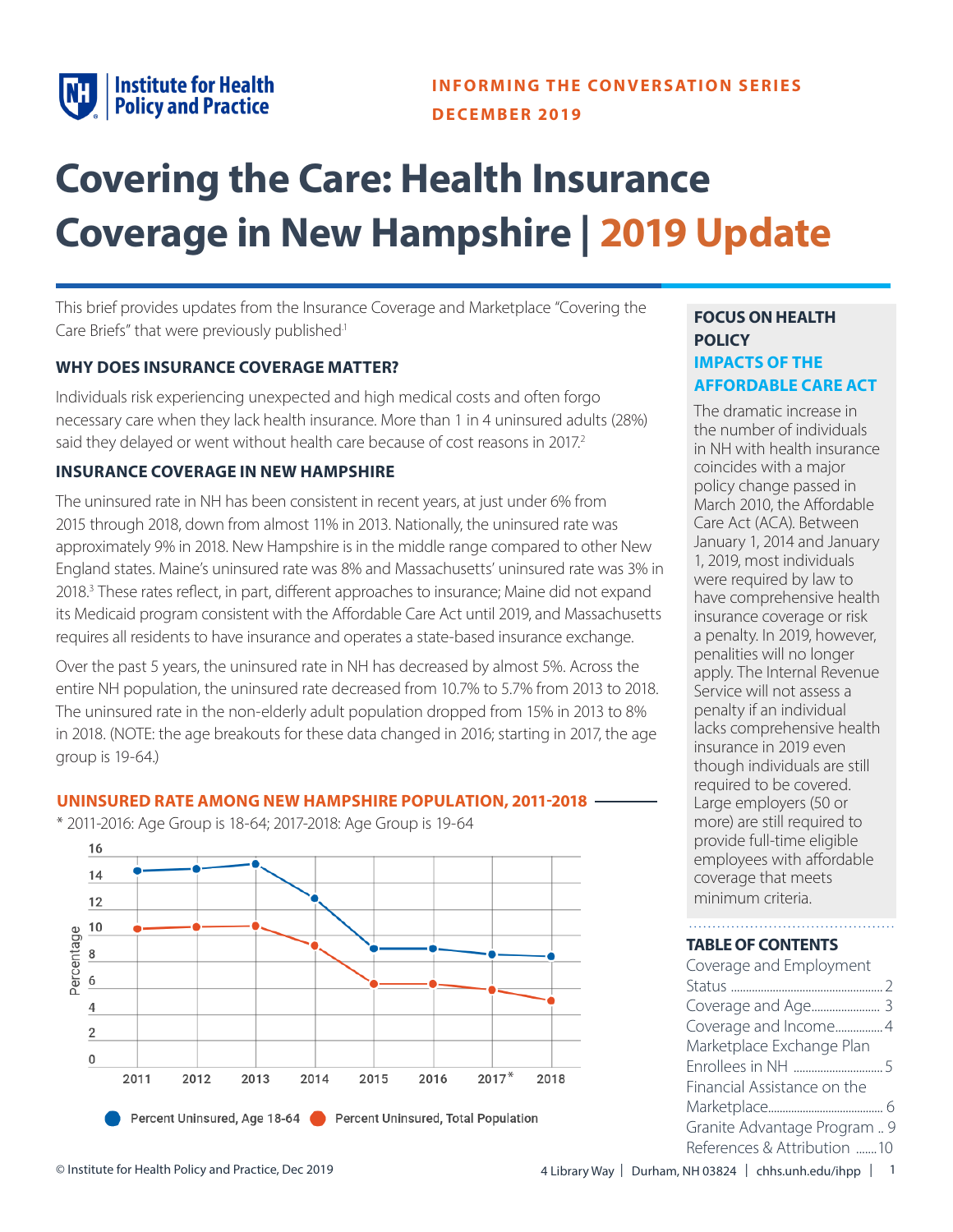#### **COVERAGE AND EMPLOYMENT STATUS**

In NH, the majority of individuals (56%) have health insurance through their employer.



Not all people who are employed, however, have health insurance. Focusing on the employed adult population under 65 (i.e., pre-retirement), 14% were uninsured in 2013. In 2018, 8% of the employed population under 65 were uninsured. The largest decrease in the uninsured rate from 2011-2018 in people under 65 was among those who were unemployed. Within that group, the uninsured rate decreased from over 35% to 22% in 2018. (NOTE: the age breakouts for these data changed in 2016; starting in 2017, the age group is 19-64.)

### **UNINSURED RATE AMONG NEW HAMPSHIRE NON-ELDERLY POPULATION, BY EMPLOYMENT CATEGORY, 2011-2018**

\* 2011-2016: Age Group is 18-64; 2017-2018: Age Group is 19-64



#### *The US Census and American Community Survey uses the following definitions:*

*Employed – This category includes all civilians 16 years old and over who either (1) were "at work," that is, those who did any work at all during the reference week as paid employees, worked in their own business or profession, worked on their own farm, or worked 15 hours or more as unpaid workers on a family farm or in a family business; or (2) were "with a job but not at work," that is, those who did not work during the reference week but had jobs or businesses from which they were temporarily absent due to illness, bad weather, industrial dispute, vacation, or other personal reasons. Excluded from the employed are people whose only activity consisted of work around the house or unpaid volunteer work for religious, charitable, and similar organizations; also excluded are all institutionalized people and people on active duty in the United States Armed Forces.*

*Unemployed – All civilians 16 years old and over are classified as unemployed if they (1) were neither "at work" nor "with a job but not at work" during the reference week, and (2) were actively looking for work during the last 4 weeks, and (3) were available to start a job. Also included as un- employed are civilians who did not work at all during the reference week, were waiting to be called back to a job from which they had been laid off and were available for work except for temporary illness.*

*Examples of job seeking activities are:*

- *• Registering at a public or private employment office*
- *• Meeting with prospective employers*
- *• Investigating possibilities for starting a professional practice or opening a business*
- *• Placing or answering advertisements*
- *• Writing letters of application*
- *• Being on a union or professional register*

*Not in Labor Force – All people 16 years old and over who are not classified as members of the labor force. This category consists mainly of students, homemakers, retired workers, seasonal workers interviewed in an off season who were not looking for work, institutionalized people, and people doing only incidental unpaid family work (less than 15 hours during the reference week).*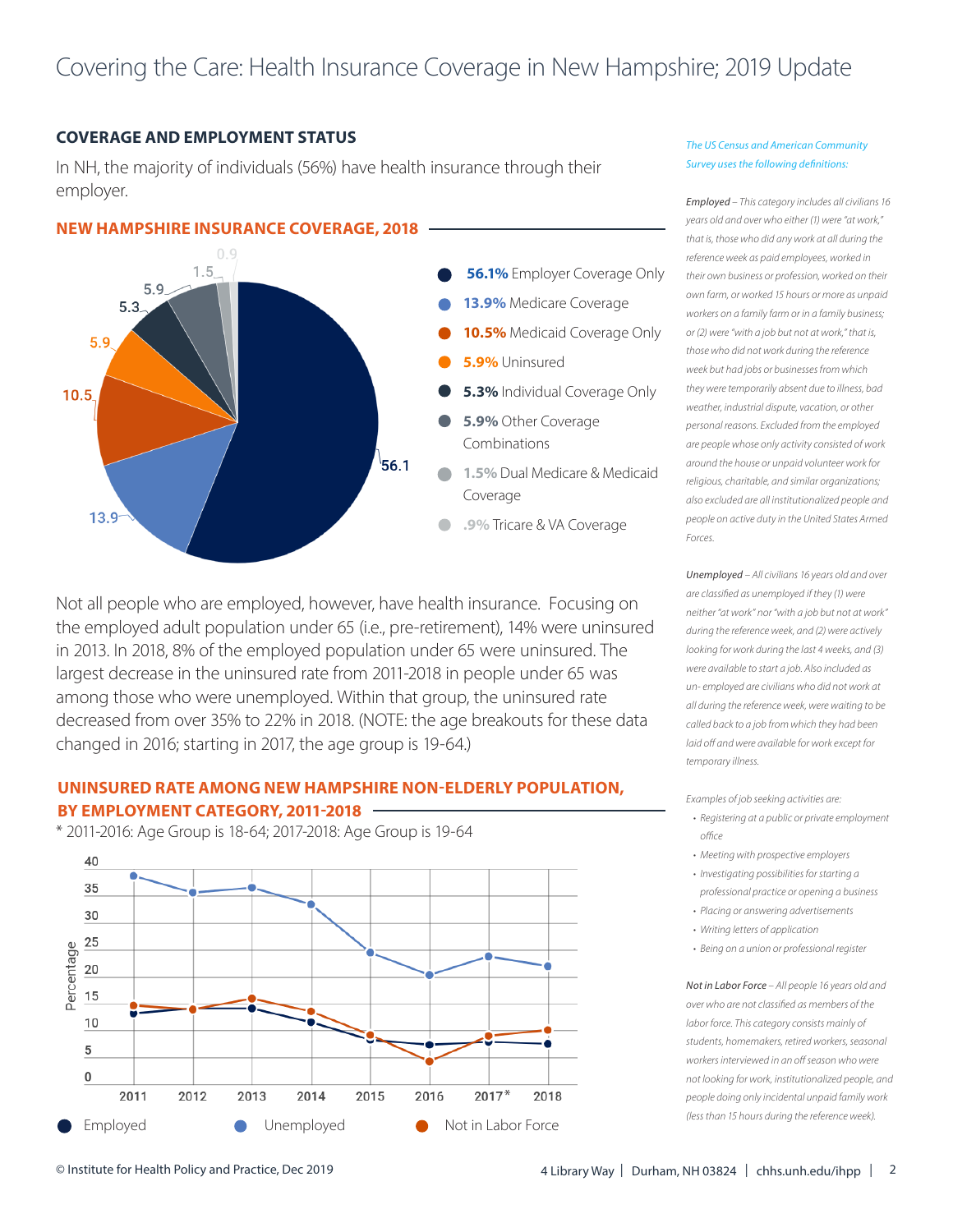# **COVERAGE AND AGE**

Insurance coverage types vary by age group for several reasons. For example, the eligibility for public insurance programs, like Medicaid and Medicare<sup>4</sup>, is based in part on age.

### **CHILDREN, UNDER AGE 19**

- Children under 19 are, for the most part, insured; less than 3% were uninsured in 2018.
- Employer-based coverage was the most common coverage type for children under 19, at over 62% in 2018.
- Over 27% of children in NH were covered by Medicaid or the Children's Health Insurance Program (CHIP) in 2018.
- Of the other coverage types, 4.3% were individual only; 3.3% were another combination; and Medicare, Tricare/VA, and dual Medicare & Medicaid were less than 1% each.

# **ADULTS, AGES 19-34**

- In 2018, almost 11% of the 19-34 population was uninsured, which was a higher percentage of uninsured than any other age group.
- The majority of the population 19-34 had employer sponsored insurance coverage (66%) in 2018.
- 11.8% of the 19-34 population was covered by Medicaid.
- Of the other coverage types, 7.1% were individual only; 2.1% were another combination; and Medicare, Tricare/VA, and dual Medicare & Medicaid were 1% or less each.

#### **ADULTS, AGES 35-64**

- The uninsured rate in the 35-64 population in 2018 was 7.5%.
- In 2018, the 35-64 year-old population had the highest rates of employer sponsored insurance (71%) of any age group.
- 6.3% of the 35-64 population was covered by Medicaid.
- Of the other coverage types, 7.1% were individual only, 2.9% were another combination, 2.5% were Medicare only, and Tricare/VA and dual Medicare & Medicaid were less than 2% each.

# **ADULTS, AGES 65 AND OLDER**

- 3.3% of the over 65 population was covered by employer only.
- Over 70% of the over 65 population (which is the age for eligibility for the majority of Medicare beneficiaries) was covered by Medicare only in 2018. In addition, another 25% of the population was covered by combinations of public insurance, including the combination of Medicaid and Medicare (the population referred to as "Duals").
- Less than 0.5% of the over 65 population was uninsured in 2018.
- All other coverage types were less than 1%.

# **FOCUS ON HEALTH POLICY ELIGIBILITY FOR PUBLIC INSURANCE**

According to the Centers for Medicaid and Medicare Services (CMS):

#### "Medicare is insurance for:

- People 65 or older
- People under 65 with certain disabilities
- People of any age with End-Stage Renal Disease (ESRD) (permanent kidney failure requiring dialysis or a kidney transplant)

Medicaid eligibility is based on having limited income and any of these:

- 65 or older
- A child under 19
- Pregnant
- Living with a disability
- A parent or adult caring for a child
- An adult without dependent children (in certain states)
- An eligible immigrant"

Precise parameters of Medicaid eligibility varies state-to-state, with each state defining, within federal guidelines, such things as income eligibility for Medicaid coverage.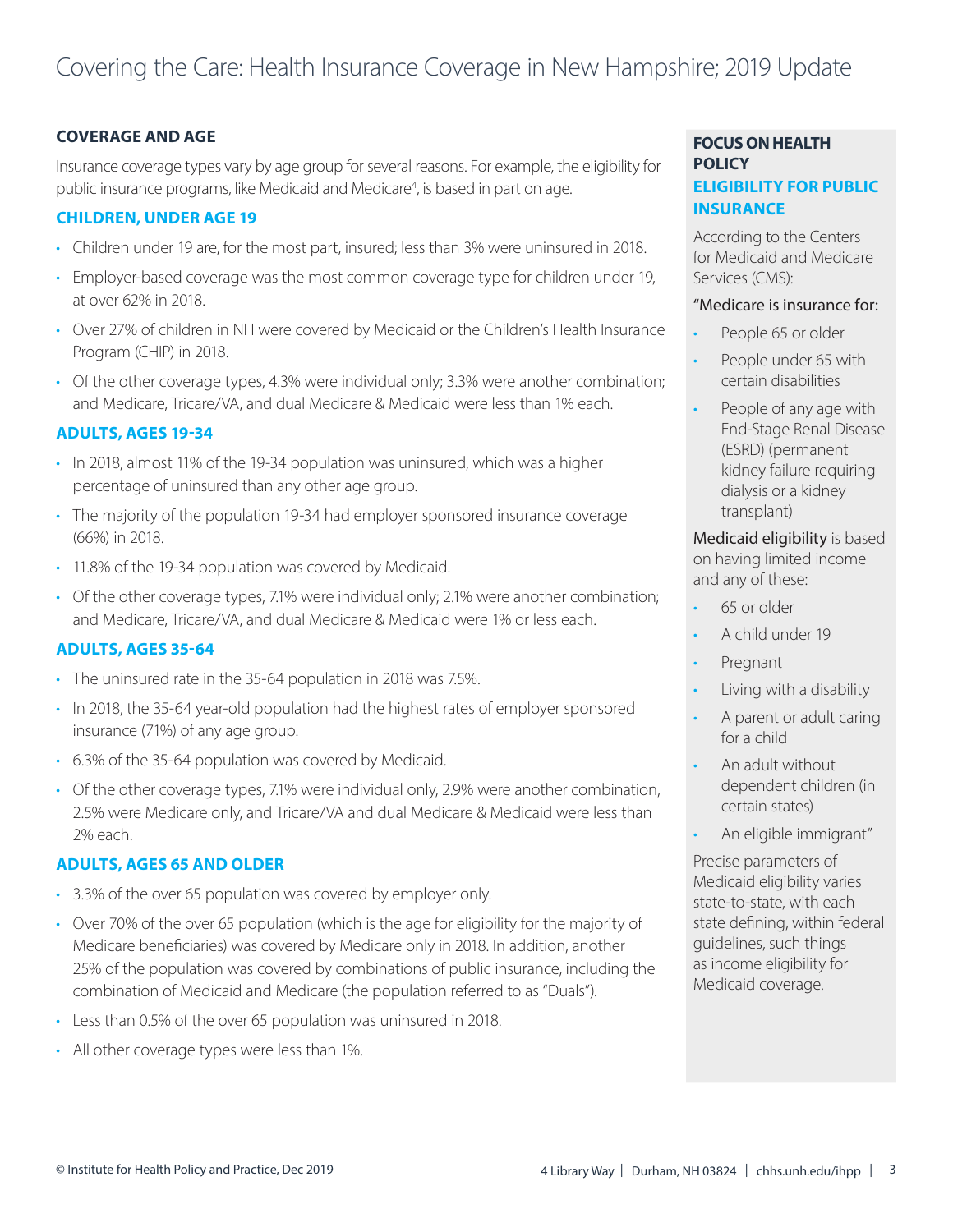

| Coverage Type                        | Under 19<br>Years | 19 to 34<br>Years | 35 to 64<br>Years | 65 Years and<br>Over |
|--------------------------------------|-------------------|-------------------|-------------------|----------------------|
| Employer only                        | 62.6%             | 66.0%             | 70.6%             | 3.3%                 |
| Medicare                             | 0.1%              | 0.7%              | 2.5%              | 72.2%                |
| Medicaid only                        | 26.0%             | 11.8%             | 6.3%              | $0\%$                |
| Uninsured                            | 2.6%              | 10.8%             | 7.5%              | 0.4%                 |
| Individual Only                      | 4.3%              | 7.1%              | 7.1%              | 0.4%                 |
| Other Combo                          | 3.3%              | 2.1%              | 2.9%              | 20.5%                |
| Dual Medicare &<br>Medicaid Coverage | 0.2%              | 0.7%              | 1.9%              | 3.2%                 |
| Tricare/VA                           | 0.9%              | 1.0%              | 1.2%              | $0.1\%$              |

# **COVERAGE AND INCOME**

In addition to age, income is a major eligibility criteria for public insurance. The chart below shows the distribution of income, based on Federal Poverty Level (FPL)<sup>5,6</sup>, for Medicaid, Medicare, Employer Sponsored Insurance coverage, and the Uninsured. In 2018:

- 46.8% of people with Medicaid were under 138% FPL.
- 21% of people with Medicaid were over 300% FPL. (Children can be eligible for Medicaid up to 318% FPL.)
- 15% of people with Employer Sponsored Insurance coverage were under 299% FPL, and 80% of people with Employer Sponsored Insurance coverage were over 300% FPL.

# **FOCUS ON HEALTH POLICY FEDERAL POVERTY LEVEL DESIGNATIONS 2019**

#### **<\$25,750**

A family of 4 with an annual household income of \$25,750 or less meets the threshold for Federal Poverty Level (FPL).

### **\$35,535**

In NH, the income eligibility for the New Hampshire Granite Advantage Program is up to 138% FPL (or \$35,535 for a family of 4).

#### **\$64,375**

The income eligibility for access to Cost Sharing Reductions as well as Advanced Premium Tax Credits on the NH Marketplace Insurance Exchange (healthcare.gov) is up to 250% FPL (or \$64,375 for a family of 4).

# **\$103,000**

The income eligibility for access to Advanced Premium Tax Credits on the NH Marketplace Insurance Exchange is up to 400% FPL (or \$103,000 for a family of 4).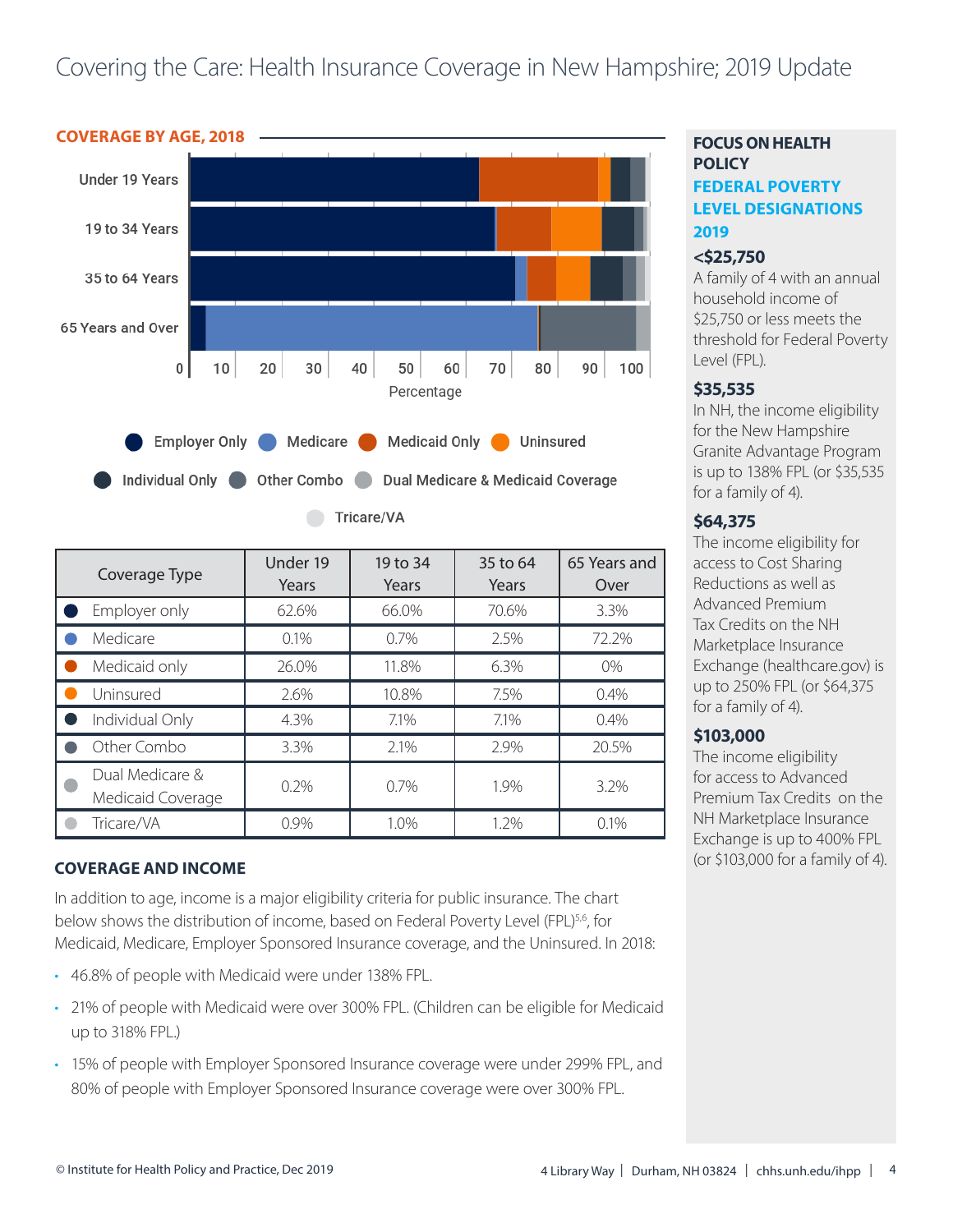

#### **COVERAGE BY INCOME, 2018**

#### **MARKETPLACE EXCHANGE PLAN ENROLLEES IN NEW HAMPSHIRE**

For the 2018 Open Enrollment period (November – December 2018), 44,581 people selected a Marketplace plan for the 2019 coverage year in NH through healthcare.gov. That compares to 49,573 in 2018 and 53,024 in 2017.<sup>7</sup>

Of those enrolling for the 2019 coverage year:

- Over one-third were age 55-64.
- 53% were women.
- Enrollees were distributed across the state, in all 10 NH counties.
- Over half of the enrollees chose silver plans.



# **NH MARKETPLACE EXCHANGE PLAN ENROLLMENT, 2019 COVERAGE YEAR**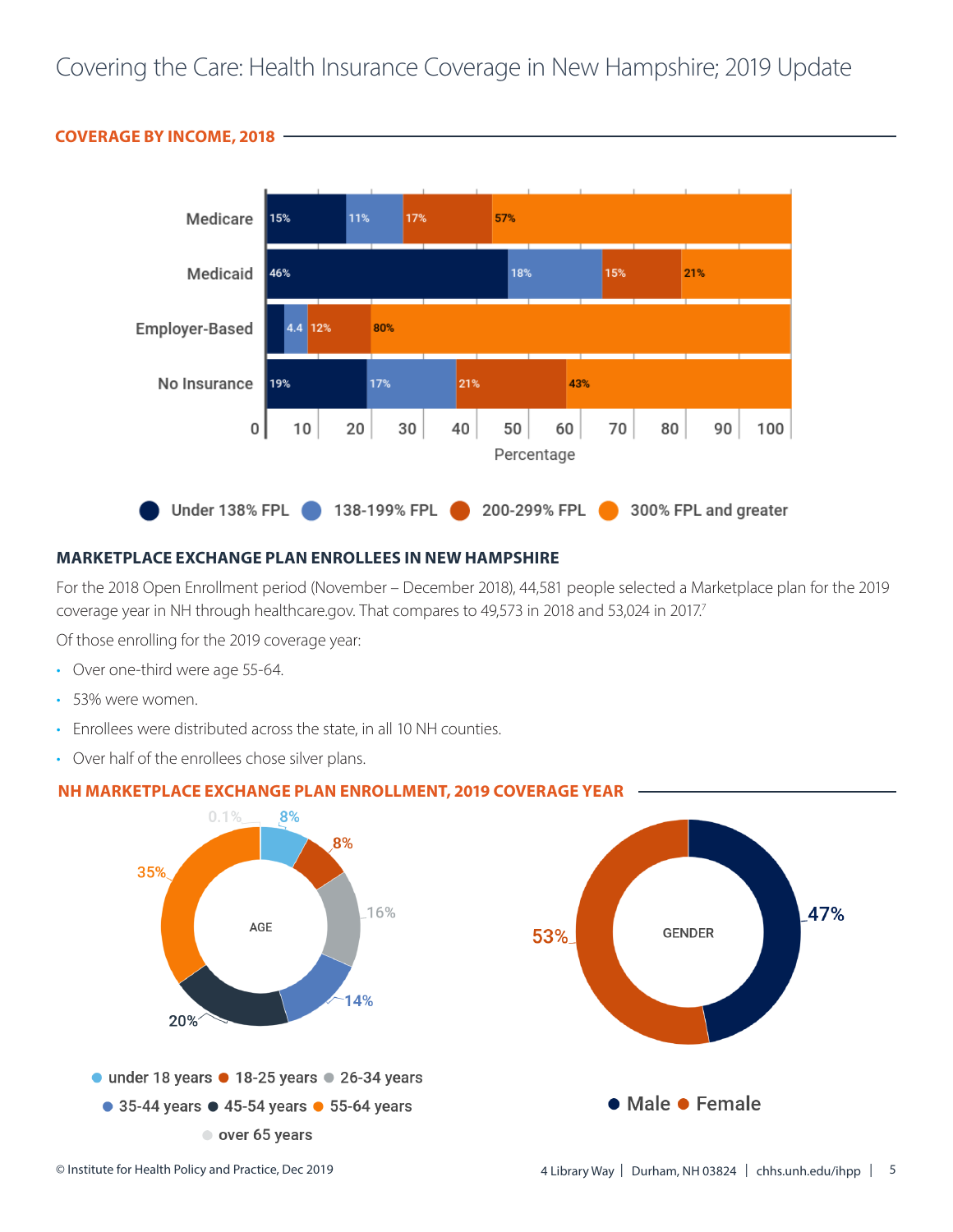

# **FINANCIAL ASSISTANCE ON THE MARKETPLACE**

Among the population enrolled in the Marketplace during Open Enrollment in NH in 2018, 73% applied for the Advance Payment of the Premium Tax Credit (APTC), and 39% applied for the Cost Sharing Reductions (CSR). In total, 73% applied for either method of financial assistance for purchasing health insurance on the Marketplace.

#### **MARKETPLACE FINANCIAL ASSISTANCE, NEW HAMPSHIRE, 2019 COVERAGE YEAR**



#### **ADVANCED PREMIUM TAX CREDIT BY VALUE**

- In NH, the average premium for a plan on the Marketplace in 2019 is \$540/month.
- The average premium after the APTC is \$237/month, with an average value of the APTC being \$416/month.
- Among people receiving the APTC, the average premium is \$151/month.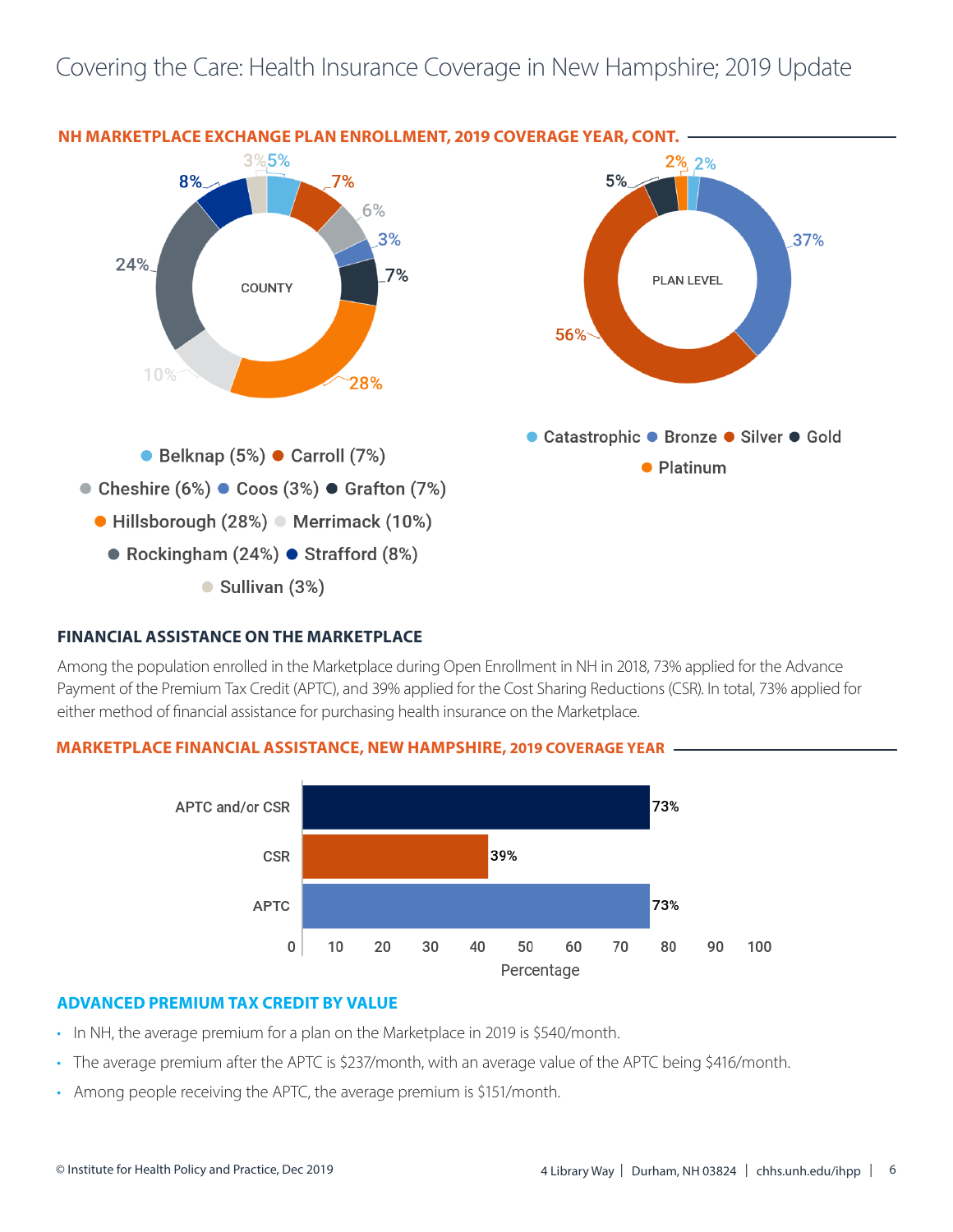# ADVANCED PREMIUM TAX CREDIT, NEW HAMPSHIRE, 2019 COVERAGE YEAR **FOCUS ON HEALTH**



#### **FINANCIAL ASSISTANCE BY COUNTY**

- In every county, the majority of people enrolled in an insurance plan through NH's Marketplace Exchange received the APTC and/or CSR.
- The percent receiving APTC and/or CSR ranged from 69% in Rockingham County to 83% in Coos County.

#### County Total Number of Consumers Who Have Selected an **Exchange** Plan Consumers with APTC and/or CSRs % with APTC and/or CSRs Average Premium after APTC Belknap County | 2,249 | 1,684 | 75% | \$228.39 Carroll County (3,330 | 2,554 | 77% | \$229.20 Cheshire County | 2,482 | 1,874 | 76% | \$235.81  $\frac{200}{1}$  Coos County 1,190  $\frac{1}{1}$  985  $\frac{1}{8}$  83%  $\frac{1}{1}$  \$203.13 Grafton County 1 3,321 2,380 72% 3240.93 Hillsborough County | 12,320 | 8,977 | 73% | \$231.67 Merrimack County | 4,238 | 3,185 | 75% | \$234.92 Rockingham County | 10,642 | 7,383 | 69% | \$253.75 Strafford County 1 3,629 2,672 74% 374% \$230.63 Sullivan County 1,180 | 883 | 75% | \$241.42

#### **MARKETPLACE EXCHANGE PLAN ASSISTANCE, BY COUNTY, 2019 PLAN YEAR**

# **POLICY SUBSIDIZING HEALTH INSURANCE COSTS**

Most individuals are eligible for subsidized health insurance. Individuals with incomes up to 138% of the Federal Poverty Level (FPL) are eligible for New Hampshire's Granite Advantage Medicaid program. Individuals with income up to 400% FPL are eligible for subsidies when enrolling in insurance on the NH Marketplace Exchange in the form of Advanced Premium Tax Credits (APTCs) to offset the cost of premiums. Individuals with incomes up to 250% FPL are eligible for both APTCs and Cost Sharing Reductions (CSRs) which help offset the cost of deductibles, co-pays and co-insurance.

Employees eligible for employer sponsored insurance coverage access tax subsidies because employer-paid premiums for health insurance are exempt from federal income and payroll taxes.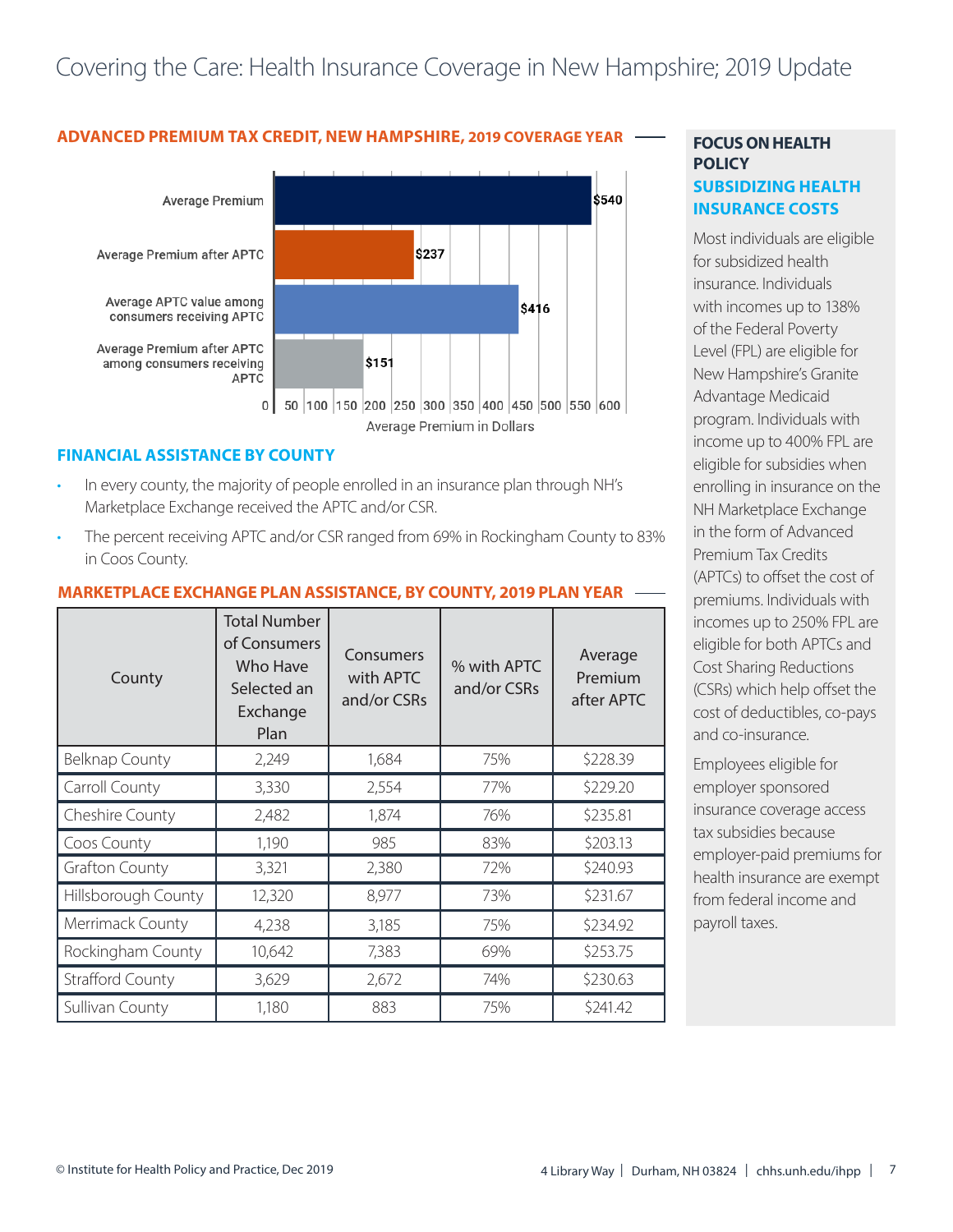### **PERCENTAGE WITH ADVANCE PREMIUM TAX CREDIT AND/OR COST SHARING REDUCTIONS, 2019**



#### **GRANITE ADVANTAGE PROGRAM**

The Granite Advantage Program is New Hampshire's latest `Medicaid Expansion' program covering adults ages 19-64 with income up to 138% FPL (133% with a 5% income disregard) and not otherwise insured consistent with the Affordable Care Act. This is a change from New Hampshire's previous Medicaid Expansion program, called the NH Health Protection Program (NHHPP) from January 1, 2015 through January 1, 2019. Starting on January 1, 2016, New Hampshire operated a premium assistance program (PAP) as part of NHHPP whereby eligible individuals were enrolled in qualified commercial plans paid for by Medicaid. Until January 1, 2017, the NHHPP and PAP were funded 100% by federal dollars.

On January 1, 2019, as a result of a change in the law and the end of the NHHPP PAP waiver, almost 49,000 Medicaid members transitioned from their commercial Premium Assistance Plans (PAP) into the Medicaid Care Management program. As of September 1, 2019, NH has full-risk capitated contracts with three managed care organizations, AmeriHealth Caritas, NH Healthy Families and Well Sense Health Plan. Due to this transition and the termination of the NHHPP on December 31, 2018, the Marketplace Exchange membership went from over 90,000 in 2018 to under 50,000 in 2019.<sup>8</sup>

According to the New Hampshire Department of Health and Human Services, there were approximately 48,629 total enrollees in the Medicaid Expansion in October 2019.<sup>9</sup>

- About one third of the enrollees were 25-34 years old.
- Enrollees were distributed across the state, in all 10 NH counties.
- Enrollees were almost equally male and female.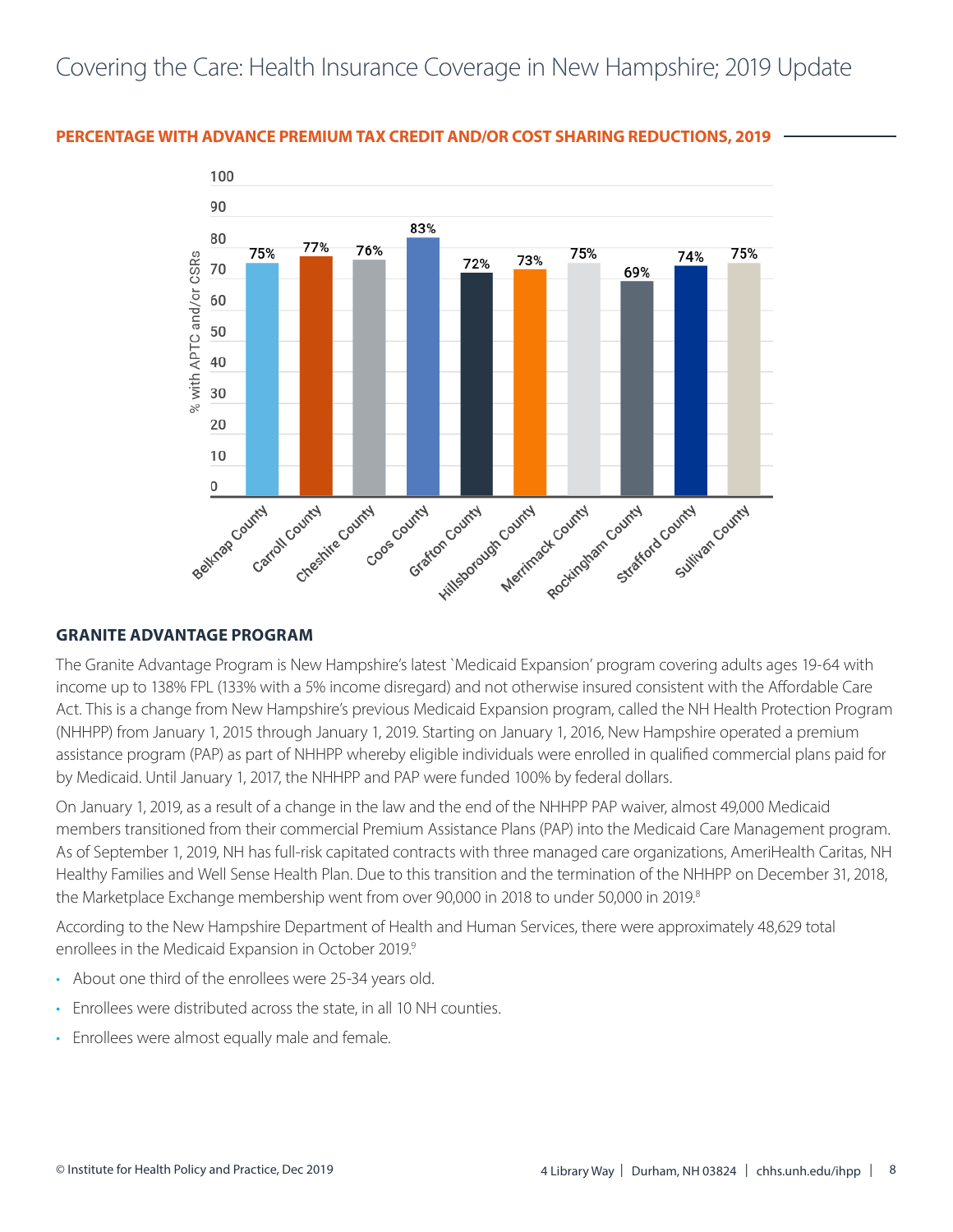

Sullivan (4%)

# **FOCUS ON HEALTH POLICY NH'S WORK AND COMMUNITY ENGAGEMENT REQUIREMENT**

Starting on March 1, 2019, New Hampshire law required individuals in the Granite Advantage Program to work or engage in a community engagement activity for at least 100 hours a month unless exempt. Some exemptions included when an individual had a disability, was pregnant, was a parent or caretaker for a child under six, was medically frail as certified by a licensed medical professional, or was enrolled in a state-certified drug court program.

**On July 29, 2019, the work and community engagement requirement ended** because the US District Court for the District of Columbia issued a decision prohibiting New Hampshire from implementing the Work and Community Engagement Requirement. The court decision is currently on appeal.

No individuals were ever terminated from the Granite Advantage Program due to the work requirement and it no longer applies.